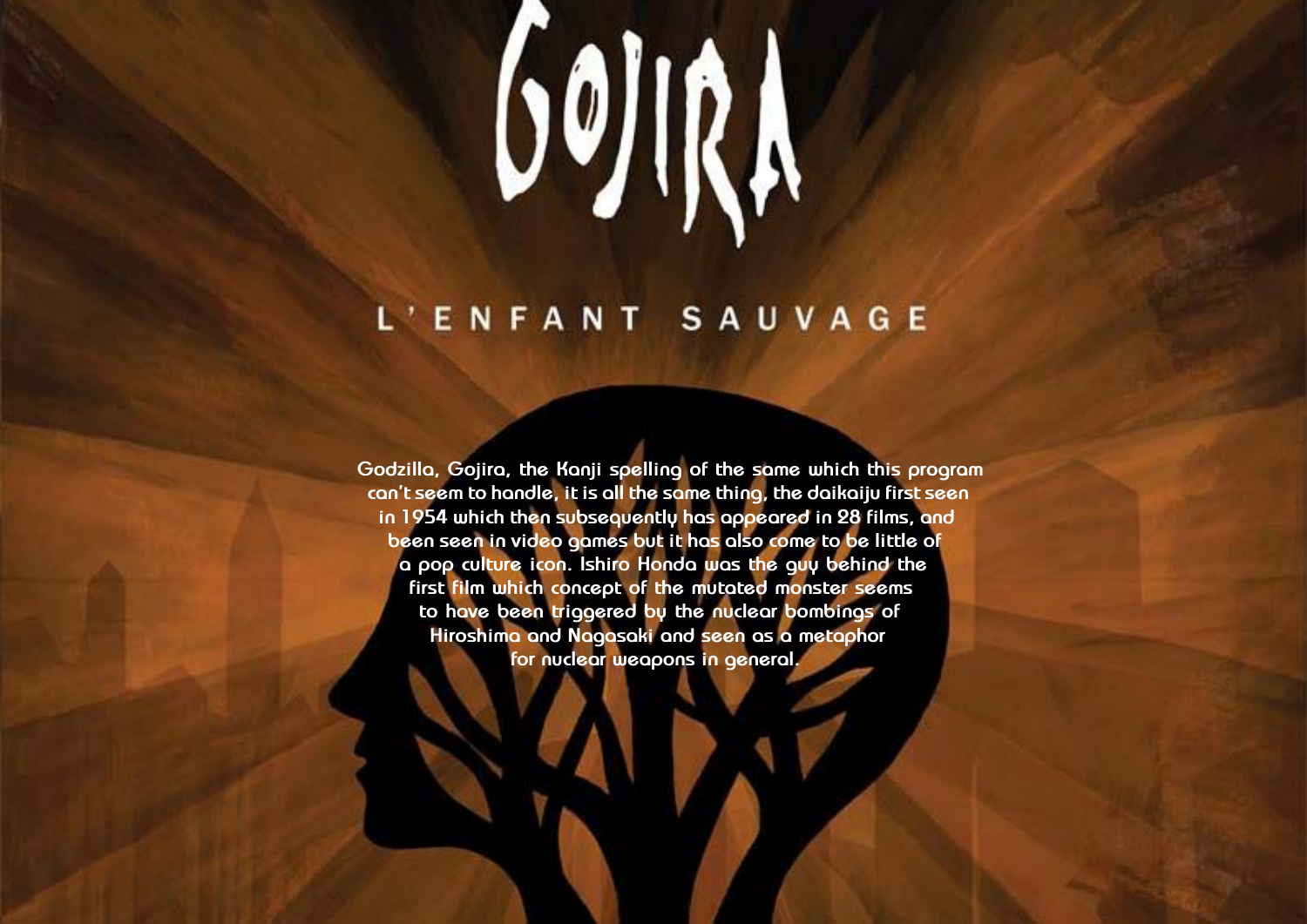

written by daniel källmalm photos: gojira press photos published on 10/6-2012

band called themselves before changing name in 2001 to the Gojira so in a way they still have  $\;$  jira, something that has been with  $\;$  the middle of the infinity of spa-

The story begins in Bayonne, of what it signifies. Joe Duplatier, France and it is a story about vocalist and guitarist of the band Godzilla. That is what the french explains how the monster signiromanization of Godzilla in the ment is something that means a themselves. Kanji spelling which turns out lot to Joe and his friends in Gochange of name came for legal reason albeit the name Godzilla was selected by the band because fies the destruction of nature by man. Nature and the environ-

ce, so we should just take care ntal fighters or environmentalists our children's, so we're nothing see, they are everybody's issues. I songs are undermining environthink when you have people's at-mental themes or are environtention; you have a responsibility to bring the light on issues that care about the environment, of matter.

the same name as before. This them for their entire life. And according to Joe this nature is threatened by humans "fucking with it" as he expresses it and this is something that needs to be addressed and what better way than those with a voice that someone listens to like people in the entertainment business, like Gojira

- We've been called environme- of this planet. It's both ours and we publicise and use energy efficourse but wouldn't say we're We live on this small planet in a webzine focused on the envi-

- We live on a small planet, in

While they are often described for their environmentally oriented lyrics it is something that is being downplayed by Joe

of this planet. Because issues we so many times. It's because some special, I just think were normal people.

> mentally orientated, I guess. We verse subject and there are many special, we're just normal guys. restation and as we are not really the middle of the infinity of spa-ronment even if we do our part to ce, so we should just take care save forests by not printing what With nature being a very diconflicting views on things like global warming, hunting, defo-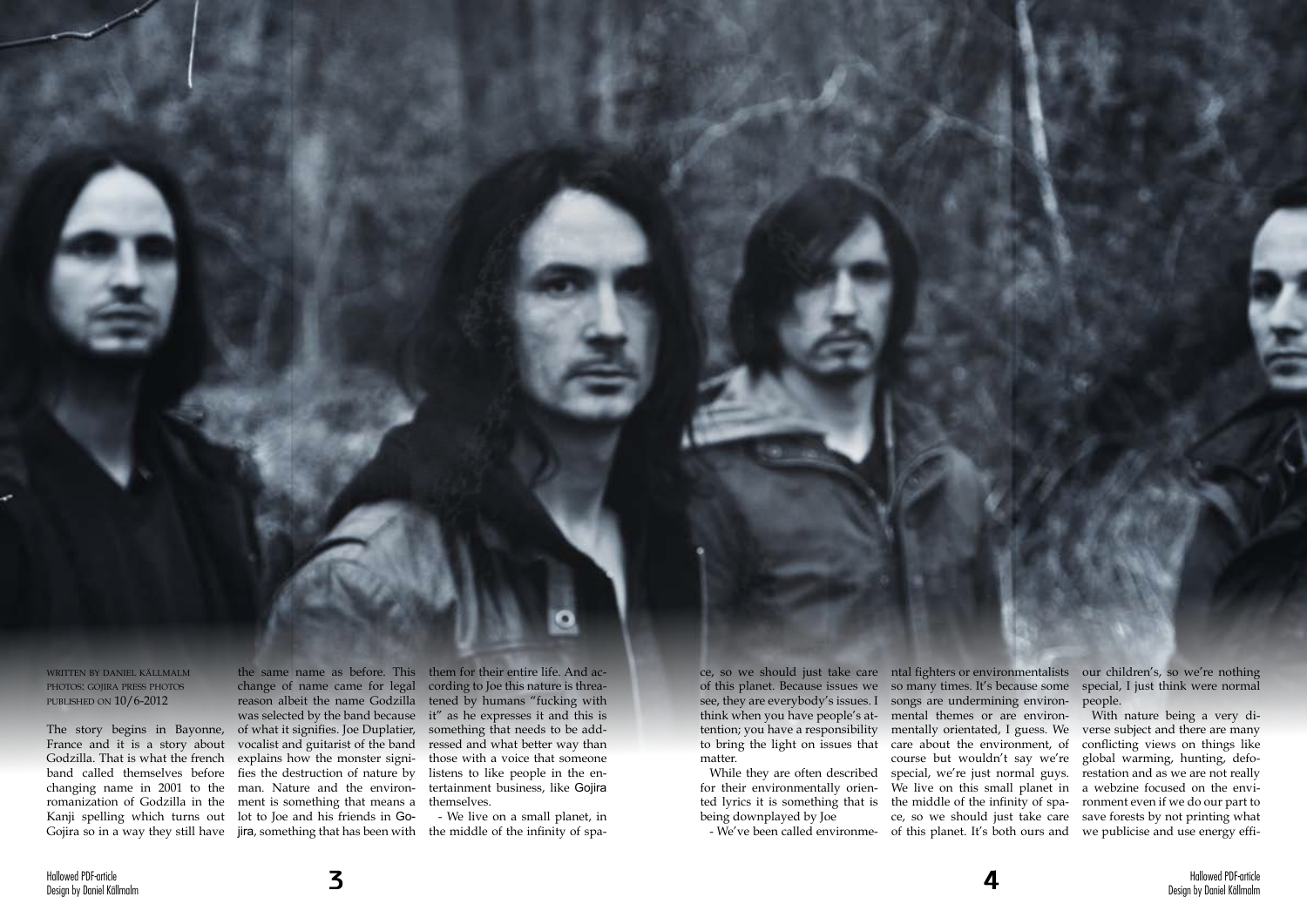band and they are doing their 2001. part to get the message out there.

### **Evolvement**

The band started out in more of a death metal style of music but their music has changed a little over the years with some thrashy, groovy, with touches of progressive music if we are to believe what reviewers and other people describing them states. Joe himself confirms that it is rather difficult to describe the music of Go-

cient equipment and all of that, it jira and it has changed much over bands in general become lazy is fair to say that it is a complex the years since the debut 'Terra and sometimes it's true, but in subject that means a lot to this Incognita' which was released in our case it´s that we work harder

> - It has changed a lot over the years, we are better now.

But just because they are getting better, things are not getting easier. With more skills comes higher demands and the bar of what is good music is constantly being raised and what was good before might not be good enough now as Joe explains that he is more selective today than he was something like ten years ago.

Duplantier who also explains rican Roadrunner Records, a excellent relations with them as that they gotten to be quite good friends with the guys of Metallica, something he didn't believe Joe explains that Roadrunner a great deal. before they went on tour with them but they have and Joe explains that they are to tour with Metallica again and have already been playing some shows recent-sing the band for some time now. ly with them and has more upcoming in june. They will also do shows with Slayer and some with Mastodon two bands they share We've been in touch with many their new management with.

- A lot of people think that

to make a song good because we have more experience and we want to raise the bar.

And raised the bar they have, nowadays they are reaching higher positions even on the Billboard charts and they have made a name for themselves as both an influential band and also a highly regarded band amongst the metal press and fans. And this has led to the band touring with greats like last time out with Metallica, a tour that has meant a lot to Joe

thing that has changed though, they do have a new label in ame-

The management isn't the only our contract with Listenable. To label with many commercially we really needed a bigger platwas a logical choice because they needed a bigger label to reach wider audiences from better promotion and the label had been cha-- For us, the way that we see it is we needed a platform to be promoted and distributed properly. labels lately since we finished go on with Listenable was not an option, even though we had an

successful band on their roster. form, and Roadrunner offered us

## **L'Enfant Sauvage**

The first album on this new label we talked about earlier is 'L'Enfant Sauvage' which means "The Wild Child" or something in that region of meanings but don't let the french title fool you as the songs are still sung in english. This album is to be released in late june so it is still a bit early to say anything about the critical reception of it but Joe says the